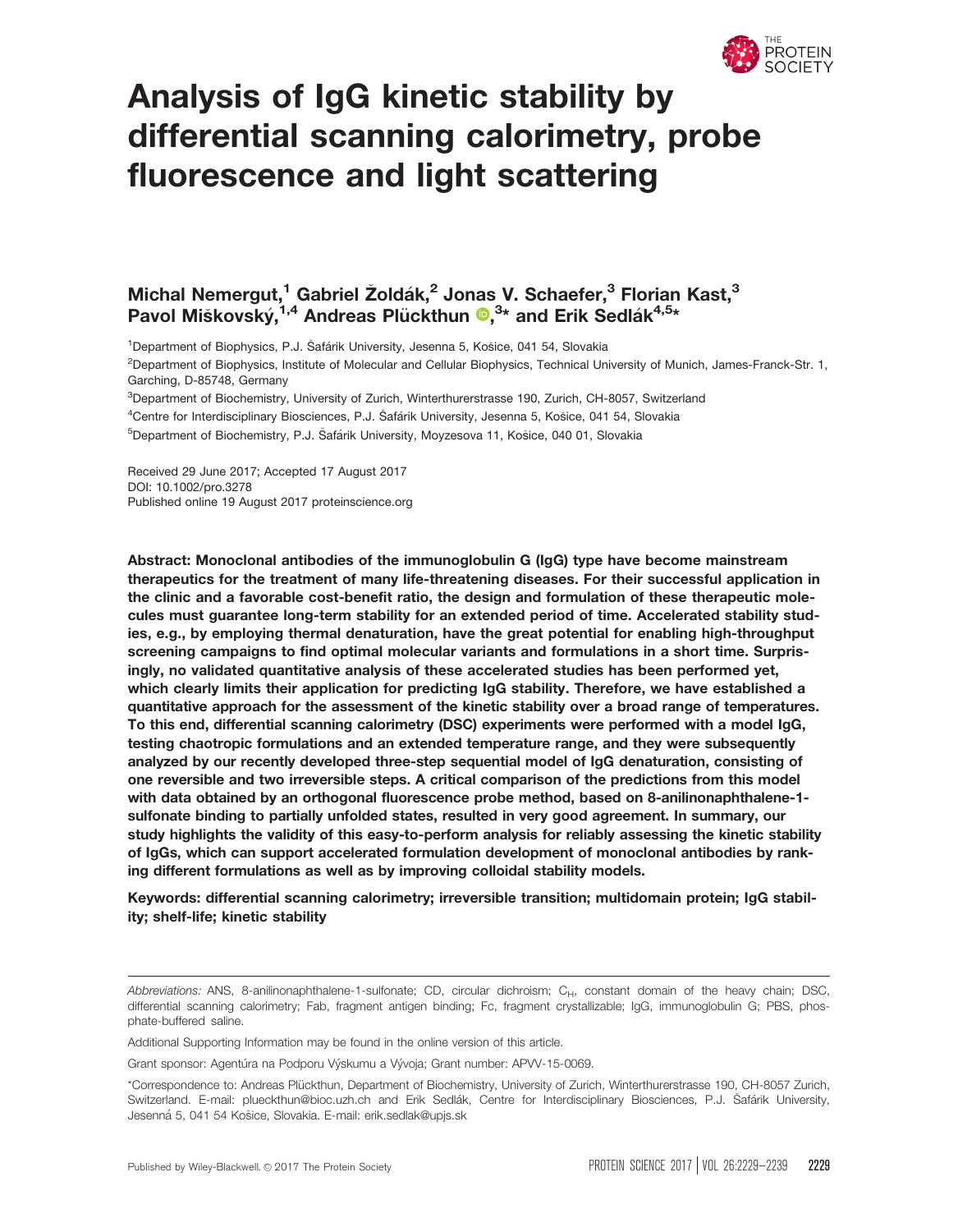## Introduction

Monoclonal antibodies based on the immunoglobulins G (IgG) format class are rapidly becoming a standard therapy for many human diseases.<sup>1</sup> In an antibody discovery pipeline, after identifying lead candidates that specifically recognize one defined epitope with high affinity and specificity and good manufacturability properties, the next critical step is the development of suitable formulations, in which these IgG candidates display constant efficacy over an extended period of time. For therapeutic applications, it is not only required that the antibody maintains its native conformation but also that it does not form any aggregates. This is often challenging because of the low conformational stability of some of these molecules, leading to a significant population of partially unfolded species. At high concentrations, these partially unfolded molecules with exposed hydrophobic parts tend to form aggregates. $2-5$ 

Importantly, unfolded and aggregated molecules may decrease the efficacy of these therapeutics, and aggregates can also induce a strong immunogenic response<sup>6</sup> which might counteract their therapeutic effects or even preclude their clinical use altogether. To suppress these adverse reactions, specific formulations must be developed to stabilize the active conformation over months or years. Thus, it is no surprise that prior to any administration to patients, the stability properties of therapeutic IgGs and the testing of formulations is an essential part of the socalled common technical documents submitted for market authorization and is critically reviewed by regulatory authorities.

Hence, the long-term stability of therapeutic candidates in the pharmaceutical development of new biological drugs is the focus of intensive studies regarding both their *conformational*<sup>7-14</sup> and *colloidal*<sup>15-18</sup> stabilities. Thus, understanding factors determining IgG stability or predicting it at suitable storage temperatures is a critical goal in biopharmaceutical studies. As longtime measurements at storage conditions are very time-consuming, so-called accelerated stability testing methods have been used to assess the shelf-life of therapeutic proteins.19–23 These methods are based on a prediction of the shelf-life of IgGs using an extrapolation of stability data from elevated temperatures to real-life storage conditions. However, such extrapolations are only meaningful if there is a linear dependence of stability over a wide range of temperatures, i.e., from storage to denaturation temperatures. The validity of such an extrapolation needs to be confirmed over extended temperature ranges and by independent methods – however, this has not been done to date in a systematic approach.

Essentially all accelerated studies have so far focused on the colloidal stability of IgGs due to their apparent propensity to form aggregates after

prolonged storage at high protein concentrations, even at low temperatures.<sup>18,21,22,24</sup> Methods that are able to predict the relative or absolute rates of aggregation are, therefore, of great practical interest in biopharmaceutical research and development.<sup>22</sup> However, aggregation processes, particularly those induced by temperature, are very complex and show non-Arrhenius behavior. In fact, the non-Arrhenius temperature dependence of aggregation is quite typical, even over relatively small temperature windows. For this reason, low-temperature extrapolations are challenging to interpret, if they are based simply on accelerated stability studies at high/denaturation temperatures.<sup>22,25,26</sup>

It is important to keep in mind that colloidal and conformational stabilities of proteins are closely related properties. In fact, the formation of nonnative aggregates depends on the presence of partially unfolded protein molecules, whose occurrence itself strongly depends on the conformational stability and dynamics of the native state of the protein under given conditions. $^{2,3}$  In other words, a prediction of the unfolding-limited colloidal stability of the protein strongly depends on the proper determination of its conformational stability. Indeed, important factors that contribute to the temperaturedependent nonlinearity in protein aggregation originate from both the nonlinearity of the temperature dependence of protein stability<sup>27</sup> and a change in the rate-limiting step of aggregation as a function of temperature.<sup>26</sup>

Recently, we have developed a kinetic model addressing the complex thermal denaturation of IgGs that consists of three consecutive steps: one reversible transition (corresponding to  $C_H2$  domain unfolding) followed by two irreversible transitions, corresponding to the unfolding of the Fab and  $C_H3$ domains, respectively.<sup>13</sup> This model enabled us to determine parameters quantitatively describing each step of the IgG thermal denaturation, such as the equilibrium constant of the first transitions and the rate constants of the irreversible steps at any given temperature. In the present study, we address the question whether this model can also be used for accelerated stability studies and if the obtained rates can be validated by an independent approach. Moreover, we show that our model correctly calculates the molar fractions of individual intermediate states at different temperatures and thus provides important information for existing or future models addressing colloidal stability of IgGs.<sup>28</sup>

To this end, we performed detailed analyses of our model using differential scanning calorimetry (DSC), 8-anilinonaphthalene-1-sulfonic acid (ANS) fluorescence and absorbance spectroscopy. We could show that the employed model correctly describes the thermal denaturation of IgG both over a broad concentration range (from 0.25 to 15 mg/ml) and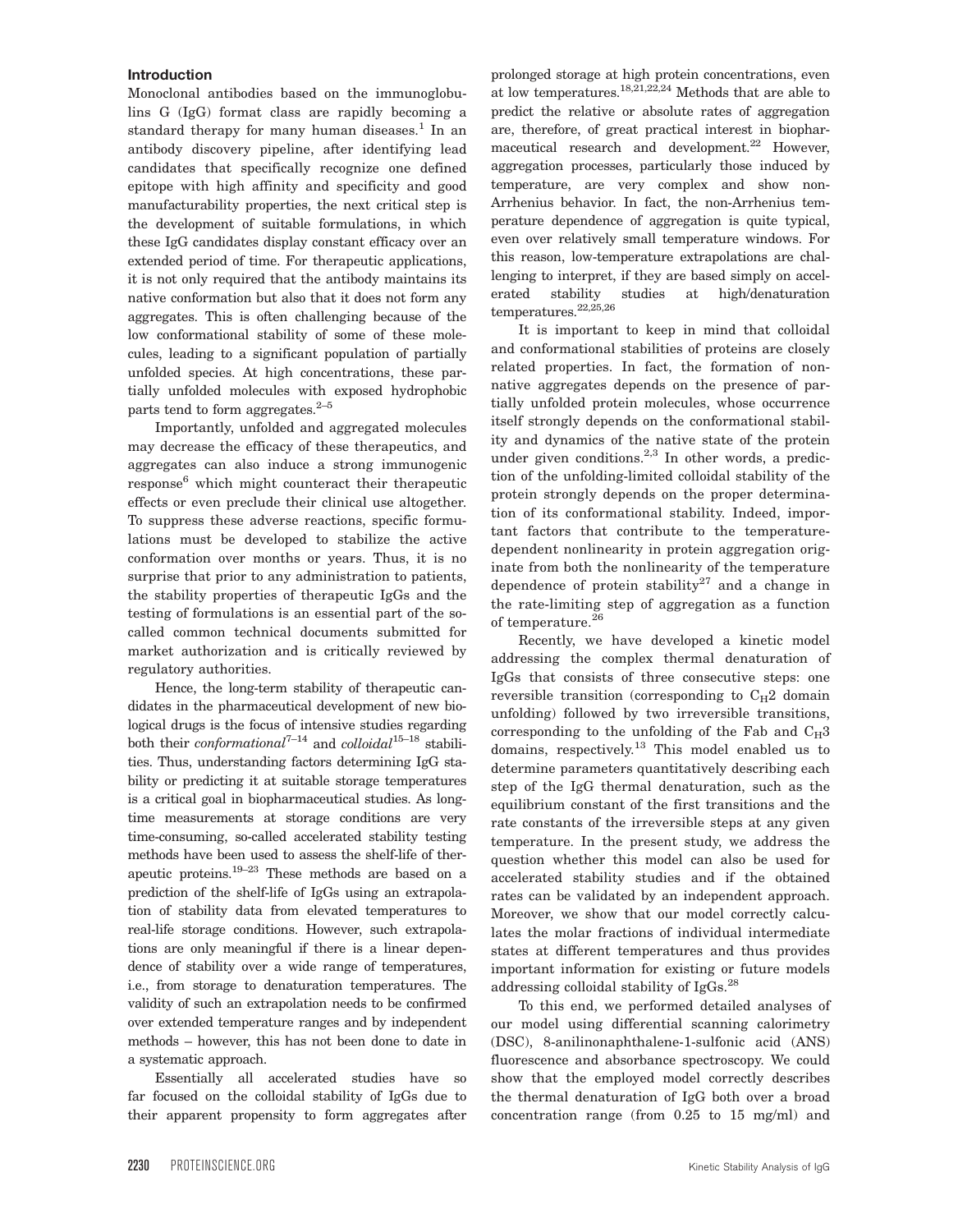also in the presence of non-denaturing chaotropic formulations. The accuracy of the mathematical description is further supported by our finding that the rate constants of the first irreversible step obtained from DSC scans correlate very well with those determined by an orthogonal method, namely by measuring the kinetics of ANS binding to IgG at various temperatures. Finally, our analysis shows that thermal denaturation kinetics of IgGs are not affected by their aggregation, but on the other hand, IgG aggregation depends on its concentration. This suggests that the aggregation process is very complex, and depends on absolute concentrations of aggregation-prone conformational state(s) of IgG, their particular aggregation rates and the temperature dependence of these rates.

## Material and Methods

## Purification of IgG

The well-characterized IgG6B3 binds myoglobin and had been selected from the Human Combinatorial Antibody Library (HuCAL).<sup>29</sup> Protein was produced from a stable HEK293 clone as described previously13,30 as well as from transiently transfected FreeStyle 293-F cells (Thermo Fisher Scientific) according to the protocol for HEK cell lines summarized by Hacker et al. $31$  Subsequently, IgGs were affinity-purified from cleared supernatants on Protein A columns (GE Healthcare Life Sciences). Eluted fractions were pooled and dialyzed against PBS, pH 7.4, (Thermo Fisher Scientific) before proteins were used for subsequent analyses.

#### Absorbance measurements

The aggregation of IgG in the presence of increasing urea concentrations was determined by light scattering at 500 nm using a Specord S 300 UV VIS and Specord S 600 diode array spectrophotometer (Analytik Jena AG, Jena, Germany) equipped with a Peltier-thermostated cell holder with a PTC 100 control unit. The temperature was increased from  $20^{\circ}$ C to  $90^{\circ}$ C with a heating rate of 1 K/min. The protein concentrations were  $5 \mu M$  (i.e., 0.75 mg/ml) in cuvettes with 1 cm path length.

#### Circular dichroism (CD) measurements

A Jasco J-810 spectropolarimeter (Tokyo, Japan) equipped with a Peltier type thermostated single cell holder (PTC-423S) was used for circular dichroism measurements. Ellipticity in the far-UV region was measured in a 1 mm pathlength quartz cuvette. All circular dichroism measurements were performed in PBS buffer pH 7.4 with an IgG6B3 concentration of  $5 \mu M$  in the presence and absence of urea. The temperature was kept constant at  $25^{\circ}$ C.

#### ANS measurements

Thermal transitions of IgG in the presence of different concentrations of urea (0, 1, 2, and 3 M) were monitored by the fluorescence of 8-anilinonaphthalene-1 sulfonate (ANS). Samples were mixed and incubated overnight at room temperature. The temperature was changed from 20 $\rm ^{\circ}C$  to 90 $\rm ^{\circ}C$  with a heating rate of 1 K/ min. Thermograms were corrected by subtraction of the pre-transition linear baseline of ANS fluorescence.

Kinetic measurements of ANS fluorescence, i.e., ANS binding to IgG, at various urea concentrations at different temperatures were followed after a twohour incubation of the IgG and ANS mixture at room temperature. The kinetic traces were corrected by subtraction of the value of ANS fluorescence at the start of the measurement. The ANS fluorescence was followed at 510 and 525 nm with an excitation wavelength of 395 nm. In all measurements, concentrations of IgG of 5  $\mu$ M (i.e., 0.75 mg/ml) and ANS of  $500 \mu M$  in PBS buffer, pH 7.4, were used. The fluorescence measurements were performed with a Varian Cary Eclipse fluorescence spectrophotometer (Varian Australia Pty Ltd) equipped with a Peltier multi-cell holder.

The observed kinetic traces of ANS fluorescence were analyzed by two models:

(i) a one-step irreversible reaction described by the following equation:

$$
F_{\rm obs} = F_{\rm max} \left( 1 - \exp\left(-k_1 t\right) \right) \tag{1}
$$

where  $F_{obs}$  and  $F_{max}$  correspond to the observed (measured) value and the maximum value (fitted parameter) of ANS fluorescence, respectively. The fitted parameter  $k_1$  corresponds to the rate constant of the irreversible step.

(ii) two consecutive irreversible first-order steps, described by the following equation:  $32$ 

$$
F_{\rm obs}\!=\!F_{\rm max}\left\{1\!+\!\frac{1}{k_1\!-\!k_2}[k_2{\rm exp}\left(-k_1t\right)\!-\!k_1{\rm exp}\left(-k_2t\right)]\right\}\tag{2}
$$

where  $F_{\text{obs}}$  and  $F_{\text{max}}$  are defined as for Eq. (1), and the parameters  $k_1$  and  $k_2$  correspond to the rate constants of the consecutive steps. It needs to be stressed that the order of the steps cannot be distinguished solely on the basis of the measured rate constants. $32$  In this case, the final rate constant k of two consecutive irreversible steps was calculated from the following equation:

$$
\frac{1}{k} = \frac{1}{k_1} + \frac{1}{k_2}, \text{ i.e. } k = \frac{k_1 k_2}{k_1 + k_2} \tag{3}
$$

## Differential scanning calorimetry

Differential scanning calorimetry (DSC) measurements were performed using a VP-Capillary DSC system (Microcal Inc., acquired by Malvern Instruments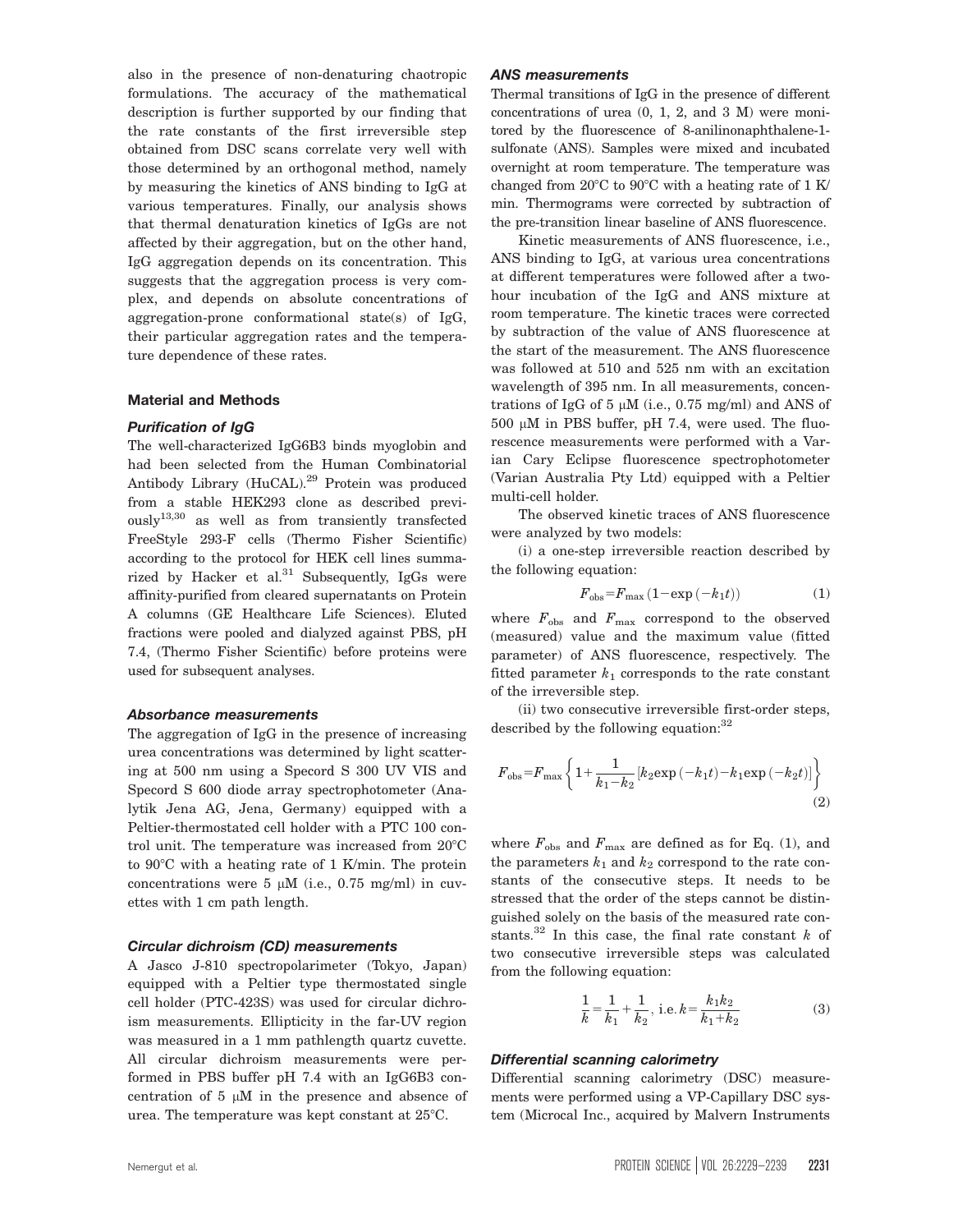Ltd.). Antibody concentrations were adjusted to 0.75 mg/ml prior to the measurement unless stated otherwise. The corresponding buffer, PBS at pH 7.4, was used as a reference. The samples were heated from  $20^{\circ}$ C to  $90^{\circ}$ C at the stated rates after an initial eight min of equilibration at  $20^{\circ}$ C. The filtering period, i.e., the time period during in which the signal is collected, was changed as a function of the scan rate, i.e., 50, 25, 10, and 8 s for the scan rates of  $0.25, 0.5, 1.0,$  and  $1.5$  K/min, respectively. Thermograms were corrected by subtraction of the so-called chemical baseline, i.e., the sigmoidal curve connecting the signal of excess heat capacity of the native and denatured states, and normalized to the molar concentration of the protein.

The experimental data of the excess heat capacity of IgG obtained from DSC were fitted by our recently derived equation $13$  which reflects the model of thermal denaturation of IgG consisting of three consecutive transitions (one reversible step followed by two irreversible transitions):

$$
N \stackrel{K}{\leftarrow} U \stackrel{k_2}{\longrightarrow} D \stackrel{k_3}{\longrightarrow} F \tag{4}
$$

where  $N$  is the native state,  $U$  and  $D$  are intermediate states of thermal denaturation and  $F$  is the final (denatured) state of the IgG;  $K$  is the equilibrium constant of the first transition,  $k_2$  and  $k_3$  are the rate constants of the corresponding irreversible reactions. The excess heat capacity, being the parameter measured in the DSC experiments, is expressed by the general equation satisfying the model:

$$
C_p^{\text{excess}}(T) = -\Delta H_1 \left(\frac{dn_N}{dT}\right) + \Delta H_2 \left(\frac{k_2 n_U}{v}\right) + \Delta H_3 \left(\frac{k_3 n_D}{v}\right) \tag{5}
$$

where  $\Delta H_1$ ,  $\Delta H_2$ , and  $\Delta H_3$  are the molar enthalpy changes for the first, second and third steps, respectively.  $n_N$ ,  $n_U$  and  $n_D$  are the molar fractions of corresponding states of the protein and  $\nu$  is the scan rate in K/min. A detailed description of the derivation of Eq.  $(5)$  is provided in our previous work.<sup>13</sup>

DSC data were analyzed by numerical analysis in Microsoft Excel $\mathbb B$  by nonlinear regression using the Solver Add-in. Regression statistics for the regression coefficient (the standard deviations of the regression coefficients and  $R^2$ ), obtained by using the Solver Add-in, were calculated by utilizing the Solvstat Add-in.

## **Results**

For the analysis of the kinetic stability of IgG with our previously derived mathematical model<sup>13</sup> we chose the well-characterized antibody IgG6B3, a



Figure 1. DSC reveals that thermal transitions are concentration-independent: IgG6B3 at concentrations of 0.5 mg/ml (green), 5.0 (blue), and 15.0 mg/ml (red) in PBS pH 7.4 were recorded at a scan rate of 0.5 K/min. Experimental data (every forth point) are shown as symbols and the fits according to the kinetic model described by Eq. (4) are shown as solid lines

human IgG1, that contains a heavy chain of subclass  $\rm V_H6$  and a light chain of the  $\rm V_\lambda3$  family.  $^{29,30}$ 

## Thermal denaturation of IgG in different formulations

For analysis of the thermal denaturation behavior of a given protein, one should examine the following three parameters of its thermal transition: (i) reversibility, (ii) scan rate dependence, and (iii) concentration dependence. Previously, we showed that the thermal denaturation of IgG6B3 is scan rate dependent and becomes irreversible upon heating to temperatures above  $\sim 70^{\circ}$ C in PBS buffer.<sup>13,30</sup> This is also valid for the thermal transition of IgG6B3 under all studied conditions in this work (Supporting Information Fig. S1A).

In our previous study, we showed the independence of the thermal transition for protein concentrations from 0.25 to 2.5 mg/ml.<sup>13</sup> Here, we expanded this range to a concentration of 15 mg/ml, being more relevant for pharmaceutical formulations (Fig. 1). The combined results from our previous and the present work thus clearly show that even a 60-fold increase in IgG6B3 concentration and an absolute concentration of 15 mg/ml had no apparent effect on the thermal transitions measured by DSC. This unequivocal lack of dependence of the thermal transitions on protein concentration indicates that aggregation is not part of the rate-limiting, irreversible reaction,  $33,34$  but must be a subsequent step following the irreversible firstorder reactions, with its own temperature dependence.

Subsequently, we monitored IgG6B3 thermal denaturation at non-denaturing urea concentrations to determine the thermodynamic and kinetic parameters of the individual kinetic steps over an extended range of temperatures. The underlying idea is that urea, as an intensively characterized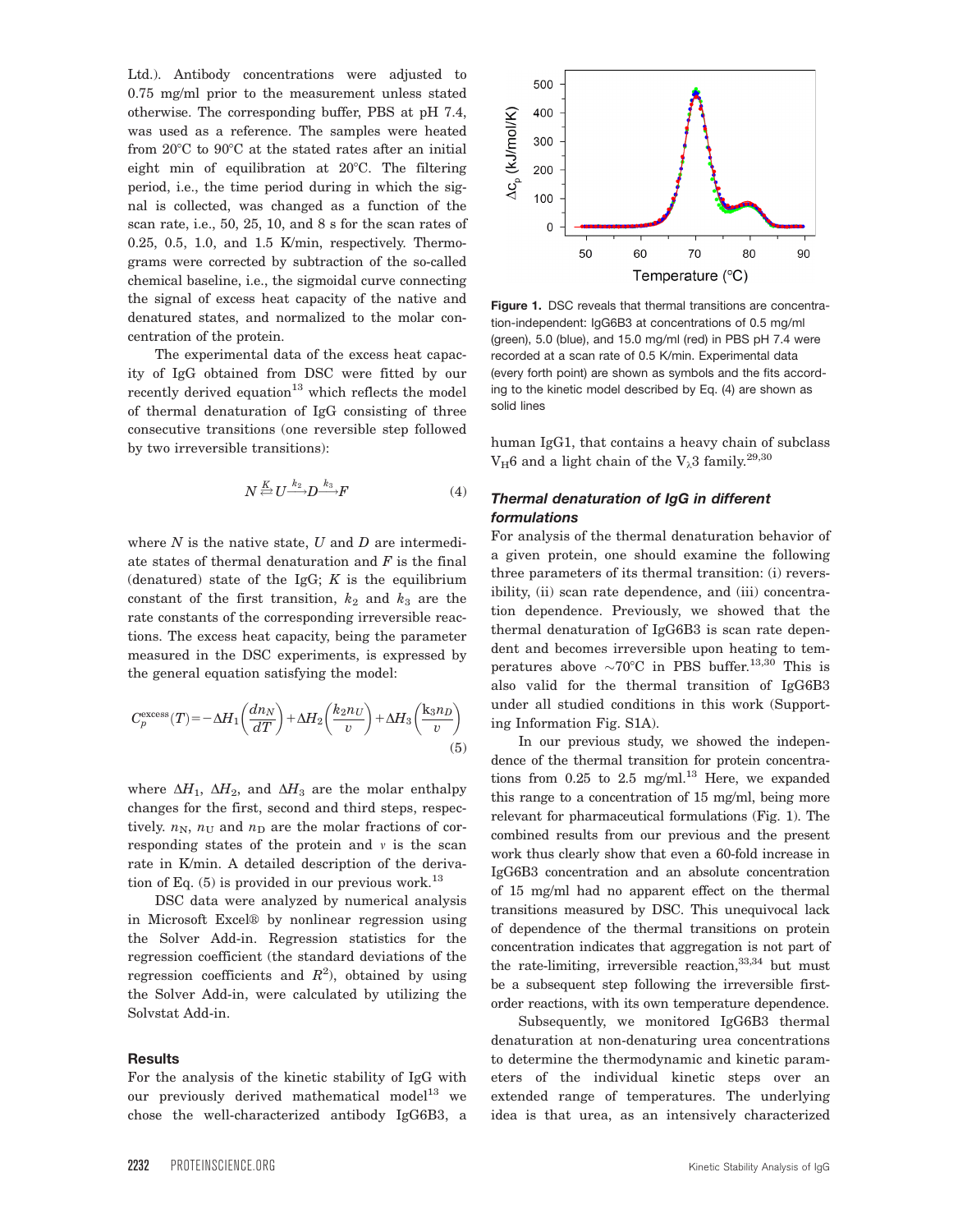

Figure 2. (A) Effect of increasing urea concentration (0 M black solid line, 1 M—blue solid line, 2 M—green solid line, and 3 M—red solid line) on DSC transitions, and (B) light scattering of IgG6B3 as a function of temperature. The addition of urea follows the same color code as in (A). Addition of urea can be seen to delay or completely prevent aggregation. Using the model of eq. 4 (derived in Sedlak et al.<sup>13</sup>) the molar fraction of either the  $U + D + F$  states (dotted black line), the  $D + F$  states (gray solid line), or just the F state (dashed black line) as a function of temperatures are also shown. No correlation is apparent between the onset of IgG6B3 aggregation (black line with symbols, absence of urea) and the temperature dependence of the molar fraction of any particular domain. DSC scans as well as light scattering experiments were performed with an IgG6B3 concentration of 0.75 mg/ml (5  $\mu$ M) in PBS at pH 7.4 and a scan rate of 1.0 K/min

chaotropic agent, affects the conformational stability of proteins in a qualitatively predictive manner and that recorded parameters thus can be compared with a reference set of proteins.<sup>35</sup>

Thermal denaturation of IgG6B3 measured by DSC consists of two apparent peaks with transition temperatures of  $71.3^{\circ}$ C and  $81.1^{\circ}$ C, respectively (at a scan rate of 1 K/min). As we showed previously, the first peak consists of an overlay of two transitions the reversible thermal transition of the  $C_{H2}$  domain followed by the irreversible unfolding of the Fab domain  $[Eq. (4)]$ <sup>13</sup> Figure 2A shows that increasing urea concentrations led to the shift of both apparent thermal transitions to lower temperatures and at the same time to a decrease in the calorimetric enthalpy of the transitions.

## Aggregation rates at high temperatures show no apparent correlation with the irreversible steps

The absence of a dependence of IgG thermal transitions on protein concentration turned our interest toward the direct monitoring of the aggregation kinetics as a function of temperature. Therefore, aggregation of the IgG was monitored by light scattering using absorbance spectroscopy at 500 nm under several conditions (Fig. 2B). The aggregation of IgG6B3 is concentration-dependent; when the IgG6B3 concentration increased from 0.2 mg/ml to 2.0 mg/ml, the temperature at which the aggregation starts, decreased by  $\sim 5^{\circ}$ C in a concentrationdependent manner (Supporting Information Fig. S2). In the absence of urea, IgG6B3 aggregation started at a temperature of  $\sim 74^{\circ}\text{C}$ , which did not correlate with any apparent transition observed in DSC (see black line in Fig. 2B). Interestingly, the presence of urea in the buffer (chaotropic formulation) efficiently suppressed the aggregation of thermally-denatured IgG6B3 (Fig. 2B). While in the presence of 1 M urea aggregation is shifted to higher temperature ( $\sim$ 78°C, blue line), even higher urea concentrations caused the temperature-induced aggregation to disappear altogether and to not be detectable anymore (green and red line in Fig. 2B), indicating that urea interferes with the aggregation step itself. In contrast, urea facilitates the reversible and irreversible first-order denaturation steps (Fig. 2A).

Taken together, there does not seem to be a simple correlation between the molar fraction of any of the denaturation intermediates (U, D, and F) as a function of temperature and the onset of aggregation in the absence of urea (see gray and dashed lines in Fig 2B), and aggregation is a separate process, even if it may use these intermediates as starting points.

## The IgG native state is unaffected by the different formulations used in this study

To analyze whether the non-denaturing urea concentrations used here affect the native state of IgG6B3 and hence if the used conditions allow the usage of the three-step model, both the ellipticity in the far-UV spectral region measured by a CD spectrometer, the intrinsic tryptophan fluorescence as well as the fluorescence of the dye 8-anilinonaphthalene-1 sulfonate (ANS) were investigated (Supporting Information Fig. S3). The ellipticity in the far-UV region sensitively reflects changes in the secondary structure of proteins,<sup>36</sup> while the intrinsic tryptophan fluorescence sensitively reacts to the polarity and dynamics of the tryptophan environment.<sup>37</sup> Finally, ANS binds to exposed hydrophobic patches or cavities which normally should be hidden within the protein core.38 The spectral properties of IgG6B3, remaining basically identical in the absence and presence of up to 3 M urea, strongly indicate that the native state of IgG6B3 is nearly unaffected by urea at the concentrations used in our experiments (Supporting Information Fig. S3). This allowed us to apply the proposed model for thermal denaturation of IgG6B3 under all the conditions studied.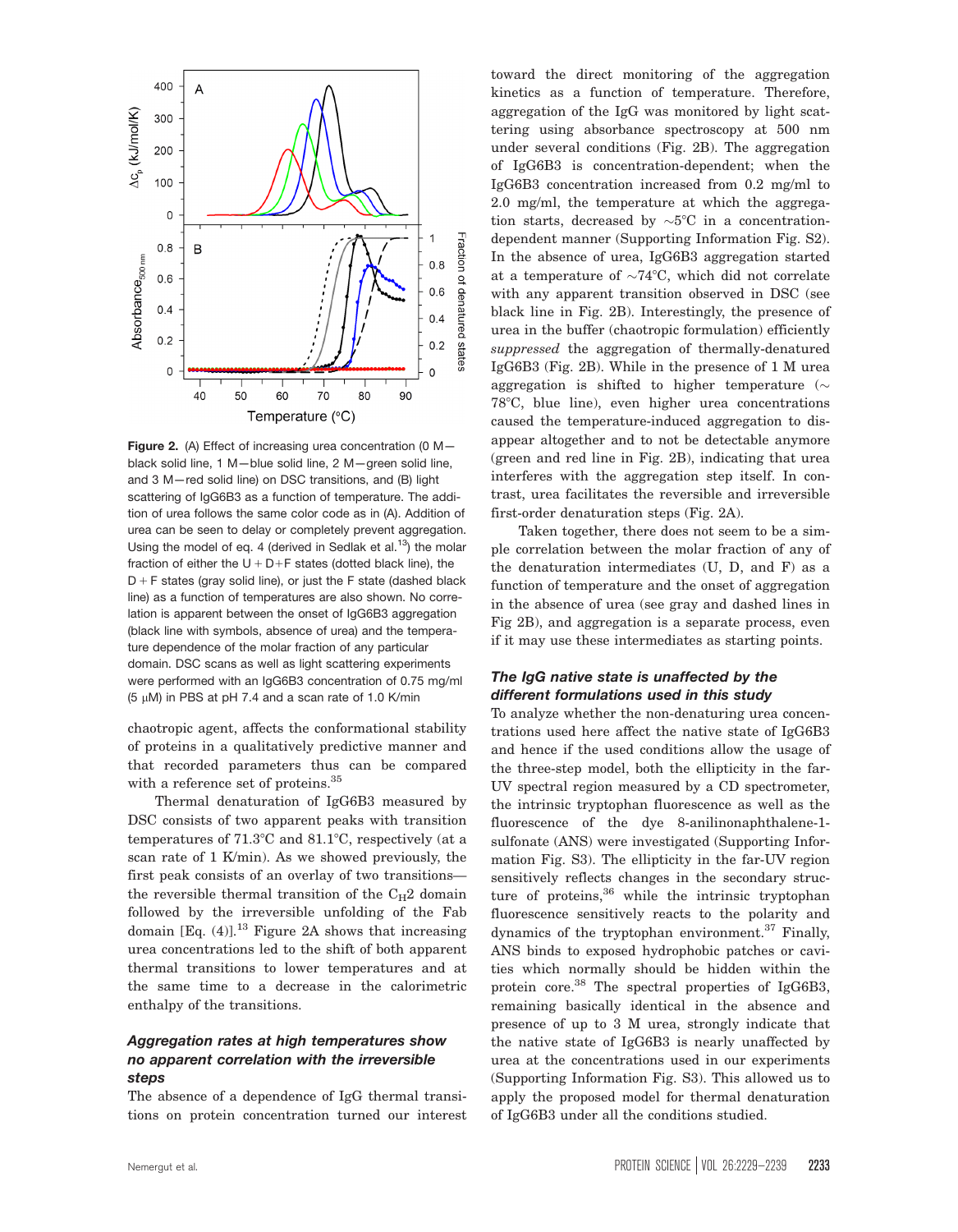## IgG kinetic stability deduced from the analysis of the three-step model over an extended temperature range

The absence of a concentration dependence in the rate-limiting steps of IgG thermal unfolding as well as the lack of any significant effect of urea on the native conformation substantiate the application of our three-step model, which involves only first-order reactions. Figure 3 summarizes the parameters characterizing the individual steps as defined in the model of IgG thermal denaturation [Eq. (4)] obtained from fitting the experimental data by the function expressed in Eq. (5). These values were obtained as the average of the fitted parameters (with corresponding standard deviations) at four different scan rates (Supporting Information Table S2). The parameters characterizing the first (reversible) transition (i.e., the transition temperature  $T_{\text{trs}}$  and the calorimetric enthalpy  $\Delta H_{\text{cal1}}$ ) both decrease in a linear fashion with increasing urea concentrations (Fig. 3A). This is in agreement with the generally observed effects of non-denaturing urea concentrations on the thermal transitions of proteins.<sup>39</sup> The linear dependence is broken at higher urea concentrations  $(> 3 M)$  (data not shown), indicating a significant effect of such high concentrations of urea on the native state of IgG, again as expected from the measurements of urea-induced unfolding at room temperature. In fact, from the slope of the linear dependence of  $\Delta H_{\text{cal1}}$  vs.  $T_{\text{trs}}$ , one can obtain the value of the heat capacity,  $\Delta c_p$ , where the increase of  $\Delta H_{\text{cal1}}$  is due to an increased exposure of hydrophobic residues upon thermal denaturation. In our case, we calculated a  $\Delta c_p$  value of  $17.5 \pm 3.2$  kJ/mol/K (correlation coefficient  $R = 0.9678$  (Fig. 3A, inset).

The parameters characterizing the irreversible steps are the activation energy  $E_a$  and the temperature  $T^*$ , i.e., the temperature at which the rate constant k equals 1 min<sup> $-1$ </sup> (ref. 33). These two parameters define the rate constant  $k$  in the following way:

$$
k(\text{min}^{-1}) = \exp\left[-\frac{E_a}{R}\left(\frac{1}{T} - \frac{1}{T^*}\right)\right] \tag{6}
$$

where R is the gas constant with  $R = 8.314$  J/mol/K.

The parameters for the first irreversible step, as shown in Eq. (4), depend on the urea concentration in a linear way (Fig. 3B). The analysis of these dependences indicates that both the *enthalpic* part  $(E_{a2})$  as well as the *entropic* part  $(\frac{E_{a2}}{T})$  of the first irreversible step decrease with higher urea concentration.

The parameters characterizing the second irreversible (final) step in Eq. (4) also depend on the urea concentration in an analogous way as the parameters of the preceding irreversible step. The parameters  $E_{a3}$ and  $T_3^*$  also decrease with increasing urea concentration in a linear way in the range 0–2 M, however this linearity breaks at around 3 M urea (Fig. 3C).



Figure 3. Effect of urea concentration (0, 1, 2, and 3 M) on DSC transition temperatures (black symbols) and enthalpies (white symbols) of IgG6B3, according to the kinetic model described by Eq. (4). In panel A, the inset shows the calorimetric enthalpy of the first (reversible) transition as a function of transition temperature at the studied urea concentration. The line represents a linear fit (correlation coefficient  $R = 0.9678$ ). DSC scans were performed with an IgG6B3 concentration of 0.75 mg/ml (5  $\mu$ M) in PBS pH 7.4 and a scan rate of 1.0 K/min

## Binding of ANS as an orthogonal method for monitoring partially unfolded states

To obtain the IgG kinetics for the irreversible steps by an independent approach, we employed an orthogonal, fluorescence-based method using ANS as an extrinsic fluorescence probe.

ANS fluorescence significantly depends on the polarity of its environment; the very weak ANS fluorescence in polar solvents such as water significantly increases and shifts to shorter wavelengths in hydrophobic environments.<sup>31,38,40</sup> This feature of ANS fluorescence enables the detection of partially unfolded conformational states with exposed hydrophobic patches or cavities. Interestingly, ANS has a low affinity to extended unfolded states, pointing towards a certain residual amount of protein tertiary structure being required for protein-ANS interactions.<sup>38</sup>

Previous findings from isothermal denaturation of IgG6B3 indicated that ANS binds only to the Fab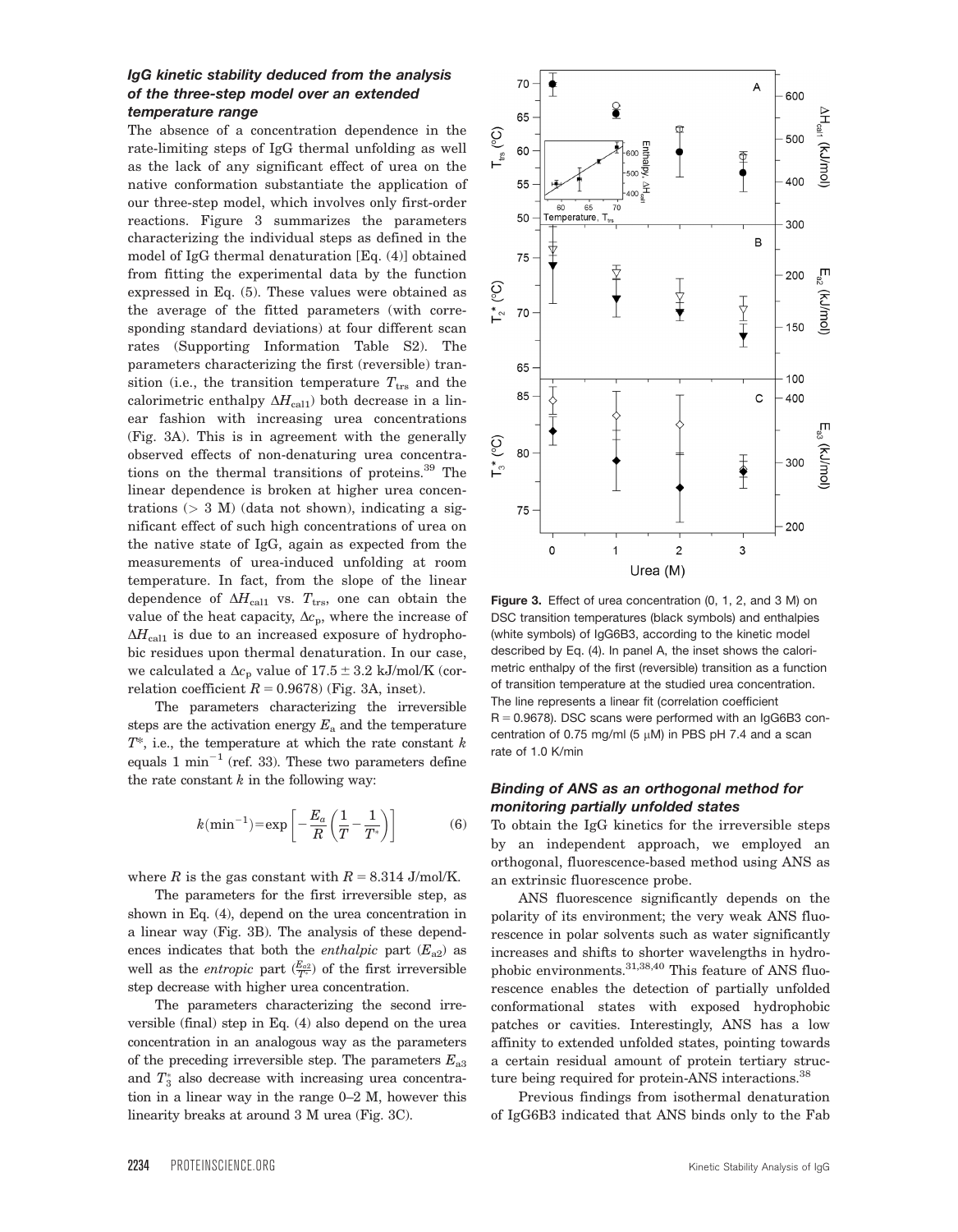

Figure 4. Kinetics of ANS binding to IgG6B3 at 0 M urea monitored by ANS fluorescence at 510 nm (excitation at 395 nm) and different temperatures: 74.5°C (white), 72.3°C (black), 70.0 $\degree$ C (blue), 67.0 $\degree$ C (green), 65.3 $\degree$ C (yellow), 64.0 $\degree$ C (magenta), 61.4°C (red), and 59.5°C (dark blue). Experimental data are shown as symbols and the fits according to Eq. (1) (single pseudo-first-order reaction) (59.5 $^{\circ}$ C-61.4 $^{\circ}$ C) or Eq. (2) (consecutive pseudo-first-order reactions) (64.0 $^{\circ}$ C-74.5 $^{\circ}$ C) are shown as solid lines. The protein and ANS concentrations were 5  $\mu$ M and 500  $\mu$ M, respectively. The buffer was PBS at pH 7.4.

domain in the process of chemical denaturant $induced$  unfolding of IgG.<sup>13</sup> Based on this observation, we applied ANS now as a probe for monitoring temperature-induced unfolding of the Fab domain, i.e., the first irreversible step of the IgG thermal denaturation as shown in Eq. (4). To allow an objective analysis, we ruled out that ANS binding to the protein affects the process of the thermal denaturation of IgG as measured by DSC, since the binding of ANS and its analogs had been shown to stabilize intermediate states for some other proteins. $41,42$ DSC scans of IgG in the presence and in the absence of ANS showed that the effect of ANS on the thermal denaturation of IgG is insignificant (Supporting Information Fig. S4). In fact, the apparent transition temperatures of both peaks were nearly unaffected—the analysis of the individual steps of IgG transition showed that the transition temperature of the first step was only slightly shifted to lower temperatures by  $\sim$ 1°C (Supporting Information Fig. S4 and Table S1).

#### Kinetics of ANS binding to IgG

The ability of ANS to solely bind to the Fab domains of IgG6B3 provided us with the unique opportunity to experimentally determine the rate constant of the second step, i.e., the first irreversible reaction in Eq. (4). Figure 4 shows the time dependence of the ANS fluorescence in the temperature range of the first peak (i.e.,  $59.5-74.5^{\circ}$ C) corresponding to the first (reversible) and the second (irreversible) transitions [Eq. (4)] in the model of the thermal denaturation of IgG. The presence of a lag phase indicated that the kinetics of the ANS fluorescence is more complex

than one would expect from a first order irreversible step, and thus cannot be described by a single exponential function. We could rule out effects of slow temperature equilibration, and in fact, similar ANS kinetics had been observed previously.<sup>43</sup> Such a lag phase is generally typical for two consecutive reactions; therefore, we used either Eq. (1) or (2) for the analysis of the measured kinetics. In fact, the experimental data of the kinetics of the ANS fluorescence are very well fitted by these equations (see solid lines in Fig. 4). Interestingly, the observed kinetics at higher temperatures are better fitted by Eq. (2) while for the kinetics at lower temperatures Eq. (1) performed superior (Supporting Information Table S3), however, it is also possible to use one single equation  $[Eq. (1)$  or  $(2)]$  for the whole temperature range without significant effects on the derived rate constants as shown in Figure 5. An important observation from the ANS fluorescence kinetics at various temperatures is that its amplitude significantly depends on the temperature. When plotting the amplitudes of ANS fluorescence versus temperature, this curve is seen to correlate with the temperature dependence of the molar fraction of the combined U and D states, derived from Eq. (5) (Supporting Information Fig. S5), suggesting that the ANS amplitude monitors indeed their population.

## Comparison of the results obtained by the ANS fluorescence assay, DSC profiles and predictions from the three-step model

A comparison of the DSC scans with the temperature dependence of ANS fluorescence shows consistency between the temperatures of the maxima of the excess heat capacity (corresponding to apparent



Figure 5. Dependence of the rate constants of ANS binding to IgG as a function of temperature (shown as symbols) at different urea concentrations (indicated by color): 0 M (black), 1 M (blue), 2 M (green), and 3 M (red). Note that the lines are not the fit to the shown experimental data but depict the  $k_2$ values derived from independent DSC measurements as a function of temperature, obtained from Eq. (5), describing the first irreversible step in IgG thermal unfolding in Eq. (4). The buffer was PBS at pH 7.4.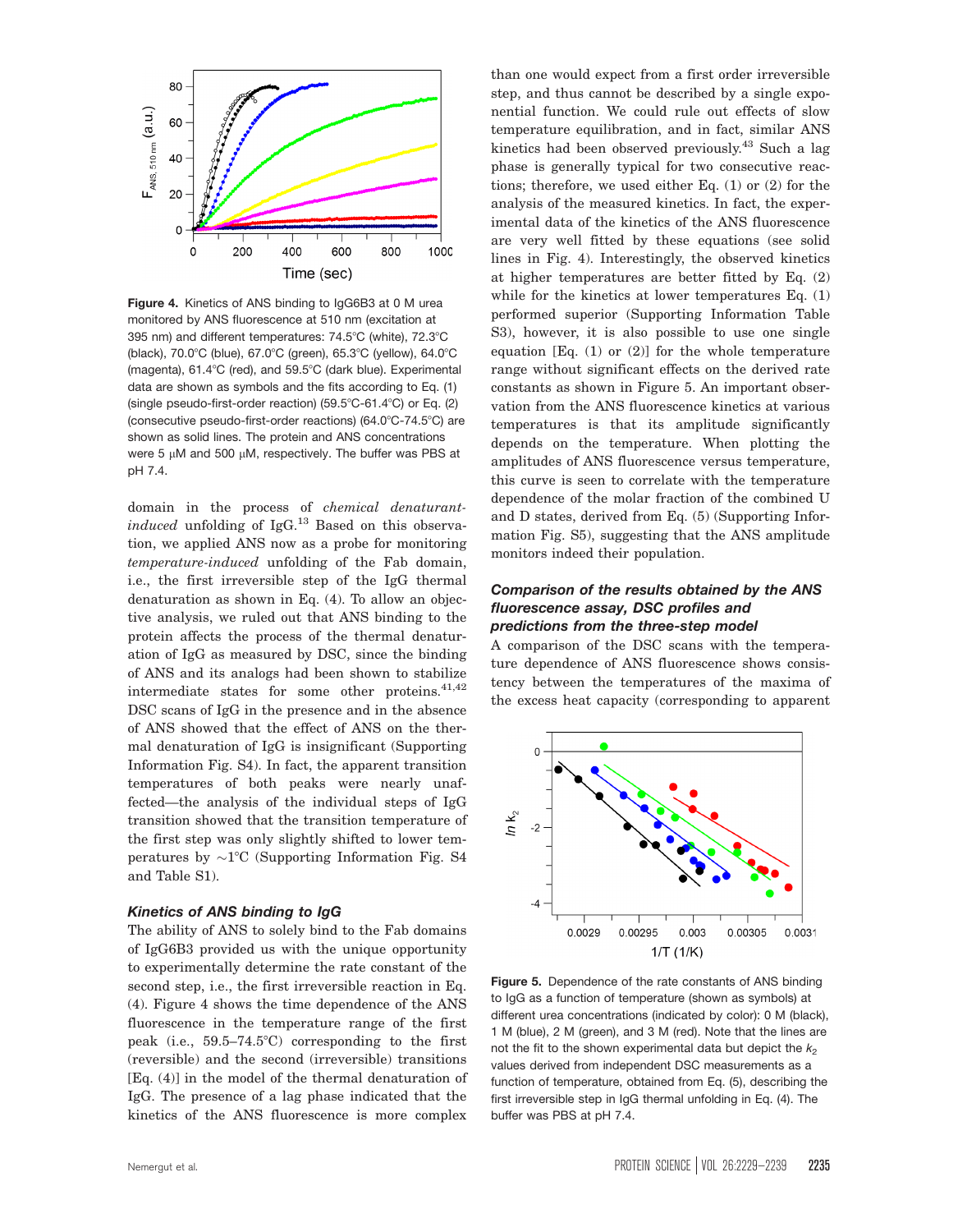temperature maxima of the first peaks) and that of the temperature dependence of ANS fluorescence (Supporting Information Fig. S6). The good correlation of the temperature dependence of the combined molar fractions of both the U and D states, calculated in Eq. (5) (Supporting Information Fig. S5) from our DSC model [Eq. (4)], with the ANS fluorescence indicates that ANS binds both to the state U and state D during IgG6B3 thermal denaturation. This binding to state D is in agreement with the conclusion obtained from isothermal denaturations of IgG6B3. However, in its thermal denaturation, ANS apparently also binds to the thermally denatured  $C_{H2}$  domain, corresponding to the U state.<sup>13</sup>

A comparison of the rate constants for ANS binding to IgG6B3 at different temperatures (obtained by using Eqs.  $(1-3)$ ; symbols in Fig. 5) and the rate constant of the first irreversible step in the thermal denaturation of IgG6B3 (obtained from Eq. (4); lines in Fig. 5) indicates a good agreement between the values obtained from these orthogonal methods.

## **Discussion**

IgGs are multi-domain glycosylated proteins with a rather complex structure, consisting of twelve domains that form pair-wise arranged "superdomains": two homodimeric domains  $C_H2$  and  $C_H3$ forming the  $F_c$  fragment of IgGs, and four heterodimeric domains that are organized into two identical Fab fragments. Moreover, the  $C_H2$  domains are glycosylated, which adds an additional layer of complexity to the analysis of structural properties of IgGs. This structural composition is well-reflected in the thermal denaturation of IgGs. Typically, this denaturation consists of three apparent transitions: one reversible transition of the  $C_H2$  domain and two consecutive irreversible transitions, reflecting the denaturation of the  $C_H3$  and Fab domains, respectively. The order of these transitions is usually  $C_H2 < Fab < C_H3$  (in agreement with conclusions of the work of Ionescu and coworkers<sup>8</sup>) and can be schematically described by Eq. (4). In highly engineered antibodies, the stability of the Fab can reach that of  $C_H3$ . This model is mathematically described by the equations derived in our previous work.<sup>13</sup> In the present work, we analyzed in detail particularly the first two transitions, in an effort to address two critical questions regarding our model: (i) whether it correctly describes the observed thermal transitions and can thus be cross-validated by other methods, and (ii) whether it is possible from parameters obtained by DSC measurements to predict the shelflife of IgG and/or rank stabilities of different IgGs. To address these issues, we investigated the properties of a model IgG called 6B3 in a gradually destabilizing environment created by increasing concentrations of urea, and we used orthogonal methods to observe partial unfolding.

## Validity of the three-step model

The first question, regarding the correctness of our model, was addressed by two different approaches. In the case of the reversible transition of the  $C_{H2}$ domain of IgG6B3, the obtained parameters (Fig. 3A) were compared to corresponding parameters of reversible thermal transitions of (mostly) single domain proteins, summarized in the work of Robertson and Murphy.<sup>35</sup> The linear dependence of  $\Delta H_{\rm{cal1}}$  vs.  $T_{\rm{trs}}$  at different urea concentrations enabled us to determine the  $\Delta c_p$  value from the slope,  $\Delta c_p = (\delta \Delta H_{cal}/\delta T_{\text{trs}})_p$ , which equals  $17.5 \pm 3.2$  kJ/mol/K. This value is somewhat higher than the 13.1 kJ/mol/K obtained from a regression analysis of  $\Delta c_p$  vs. the size of proteins (represented by the number of residues) obtained from the aforementioned dataset of 49 different proteins.<sup>35</sup> The difference between these two  $\Delta c_p$  values might result from the fact that (i) the  $C_{H2}$  domain is glycosylated, while the protein dataset did not contain any glycosylated protein, and that (ii) the  $C_H2$  domain is localized between two other domains in the intact IgG, while the previously analyzed dataset contained only individual, mono-domain proteins which were not part of any larger, multi-domain proteins or complexes. In fact, one can hypothesize that glycosylation protects hydrophobic residues in the native state from their interaction with polar solvent and, on the other hand, increases the solubility and thus exposure of hydrophobic residues in the thermally denatured state of  $C_H2$  in comparison with its non-glycosylated form and thus contributes to the increased values of  $\Delta c_p$  of this domain. Nonetheless, the explanation how the localization of  $C_H2$  domain within the context of the full-length IgG affects the value of  $\Delta c_{\rm p}$  will require further investigations. From the linearity of a plot of  $\Delta H_{\text{cal1}}$  vs.  $T_{\text{trs}}$  and the obtained value of  $\Delta c_{\text{p}}$ , comparable with values of proteins with similar size, one may nonetheless hypothesize that our model appropriately describes the parameters of the reversible step of thermal denaturation of an IgG.

The correctness of the parameters derived for the second step in Eq. (4), (i.e., the first irreversible step) was concluded from a comparison with the rate constants of this step obtained by an orthogonal approach, i.e., calculated independently from the DSC profile and from the kinetics of ANS binding to the IgG at denaturing temperatures (Fig. 5).

The agreement of the parameters describing the first (reversible) transition with parameters obtained from a dataset for proteins of similar size,  $35$  consistency of rate constants of the second (irreversible) transition obtained by two orthogonal methods even though there is no suitable assay to unequivocally assess the rate constant of the third step suggest that our mathematical model correctly describes all individual transitions in the thermal denaturation of the studied IgG.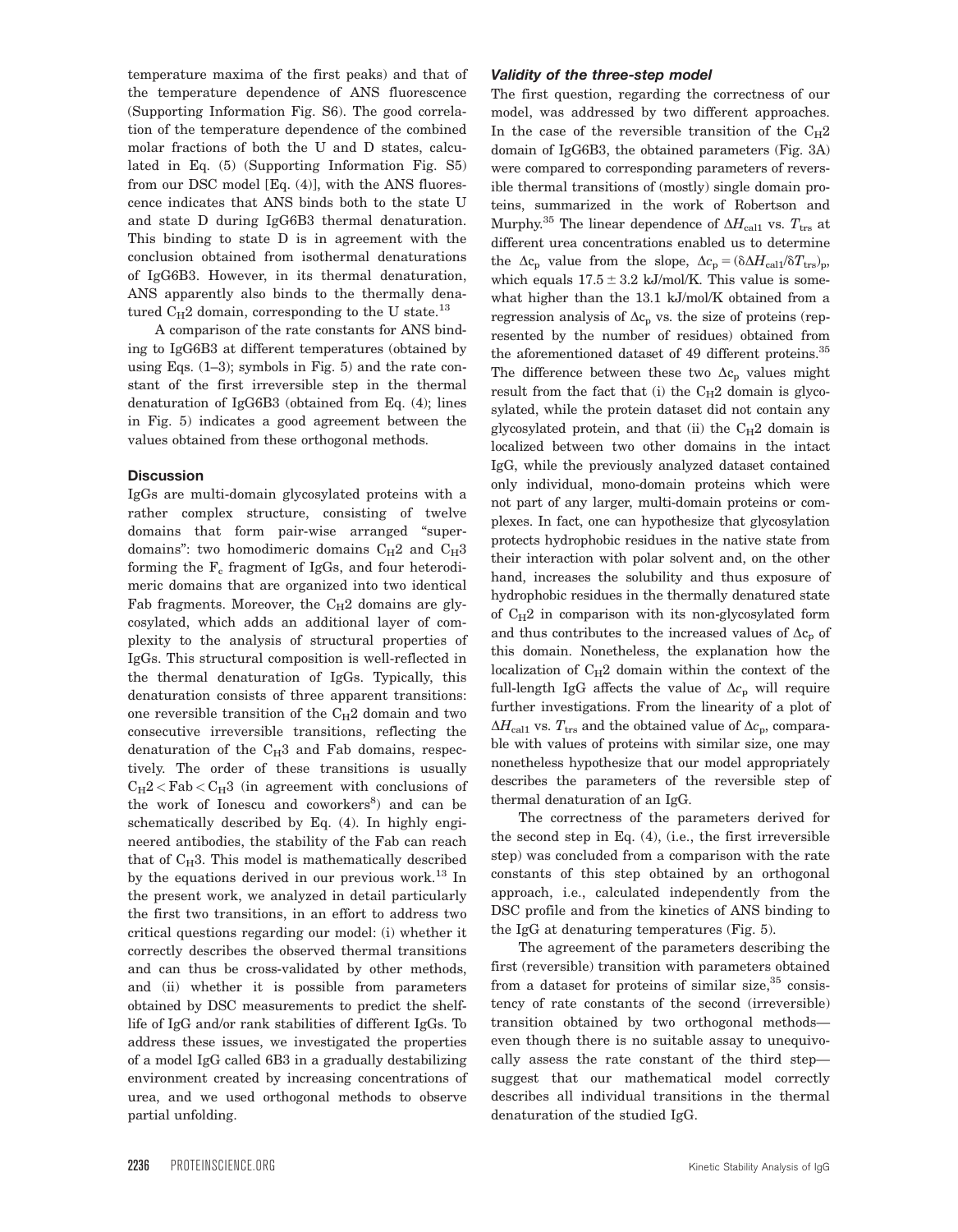

**Figure 6.** Temperature dependence of  $ln (k_{2,app})$ , i.e., In  $(k_2 \frac{K}{1+K})$ , at increasing urea concentrations: 0 M (black), 1 M (blue), 2 M (green), and 3 M (red). The values of the rate constants  $k_2$  and equilibrium constants K at different temperatures were obtained from the model described in Eqs. (4) and (5). The plot of  $\ln (k_{2,app})$  vs. temperature is nonlinear with a break point at the transition temperature,  $T_{\text{trs}}$ , of the reversible transition. At lower temperatures, the plot is ruled by the temperature dependence of  $\frac{K}{1+K}$ , while at higher temperatures by the temperature dependence of  $k_2$ .

## Prediction of IgG denaturation at low temperatures from accelerated stability studies

The correct determination of the kinetics of the first irreversible step in the multistep reaction scheme of protein thermal denaturation is critical for predicting its kinetic conformational stability, also referred to as the shelf-life. In fact, at least theoretically, the shelf-life (or half-life) of a *reversibly* unfolding protein is unlimited, since the removal of denaturing conditions should result in the recovery of the native state. However, the situation changes if the reversible transition is followed by an additional *irrevers*ible transition, as in the case for IgGs [Eq. (4)]. In such cases, the apparent rate constant describing the decay of the native state in the first two steps [as shown in Eq. (4)] is  $k_{2,app}$  and can be expressed (under the assumption of a fast pre-equilibrium) as:  $k_{2,\mathrm{app}}$ = $k_2 \frac{K}{1+K}$ , where K is the equilibrium constant of the first step and  $k_2$  is the rate constant of the second step. The ratio  $\frac{K}{1+K}$  thus expresses the molar fraction of the U state, in equilibrium with the N state, at any given temperature. The agreement of the values of the rate constants obtained by an independent experimental method (ANS fluorescence, points in Fig. 5) with those calculated from our model of DSC data (lines in Fig. 5) indicates that the formation of the U state is too fast to be detected by our technique, but that conversely the assumption of a fast pre-equilibrium is justified. In our experiments, we do not directly detect the amount of native state of IgG, and therefore we cannot extract the factor  $\frac{K}{1+K}$  from the rate constant of the native state decay kinetics. Nonetheless, the effect of this factor is apparent in the kinetics of ANS fluorescence with decreasing temperature (Fig. 4), since

the molar fraction of the U state determines the amplitude of the ANS fluorescence. As we cannot attribute ANS fluorescence to the individual states, the combined molar fraction of the U and D states (state F does not bind ANS) determines the measured amplitude of the ANS fluorescence at a given temperature, as shown in Supporting Information Figure S5.

A plot of  $ln(k_{2,app})$  vs. temperature clearly shows how the multistate denaturation affects the temperature dependence of the kinetic conformational stability of the IgG (Fig. 6). While the values of  $k_2$ predict the overall kinetic conformational stability of IgG very well at high denaturation temperatures  $(>70^{\circ}C)$ , the curved nature of the plot and the long extrapolation will make a prediction of kinetic stability at low temperature (i.e., the typical accelerated stability assumption) from measurements at high temperatures very uncertain (Fig. 6). However, we believe that the *comparison* of  $k_{2,app}$  values can still be a suitable parameter for ranking stabilities of various IgGs that differ either structurally or in formulation (manuscript in preparation).

## **Conclusions**

The presented model provides a practical tool for assessing the kinetic conformational stability and/or ranking the conformational stability of different variants or formulations of IgGs, or in general, any proteins obeying our multistate model of thermal denaturation. However, prediction of *colloidal* stability is a more complex task since the models need to take into account, next to modeling the conformational stability, also the protein concentration, the absolute rate of aggregate formation, possibly even parallel processes for different aggregates, and their individual temperature dependences. Even though aggregation is a step subsequent to irreversible denaturation, the pharmaceutically relevant shelf life will indeed be influenced by aggregation, since the loss of a few percent of active drug may be tolerable, while the formation of aggregates is clearly not. Nonetheless, we believe that our model, which enables one to calculate the temperature dependence of molar fractions of individual intermediates in the process of thermal denaturation, may be of great importance and a foundation for future models attempting to address colloidal stability of proteins, particularly of IgGs.28

## Acknowledgments

We wish to thank Dr. Daniel Jancura for constructive discussions regarding kinetic analyses. This work was supported by the research grants VEGA 1/ 0423/16 and the grant APVV-15–0069 provided by Slovak research and development agency. The authors have no conflict of interest to declare.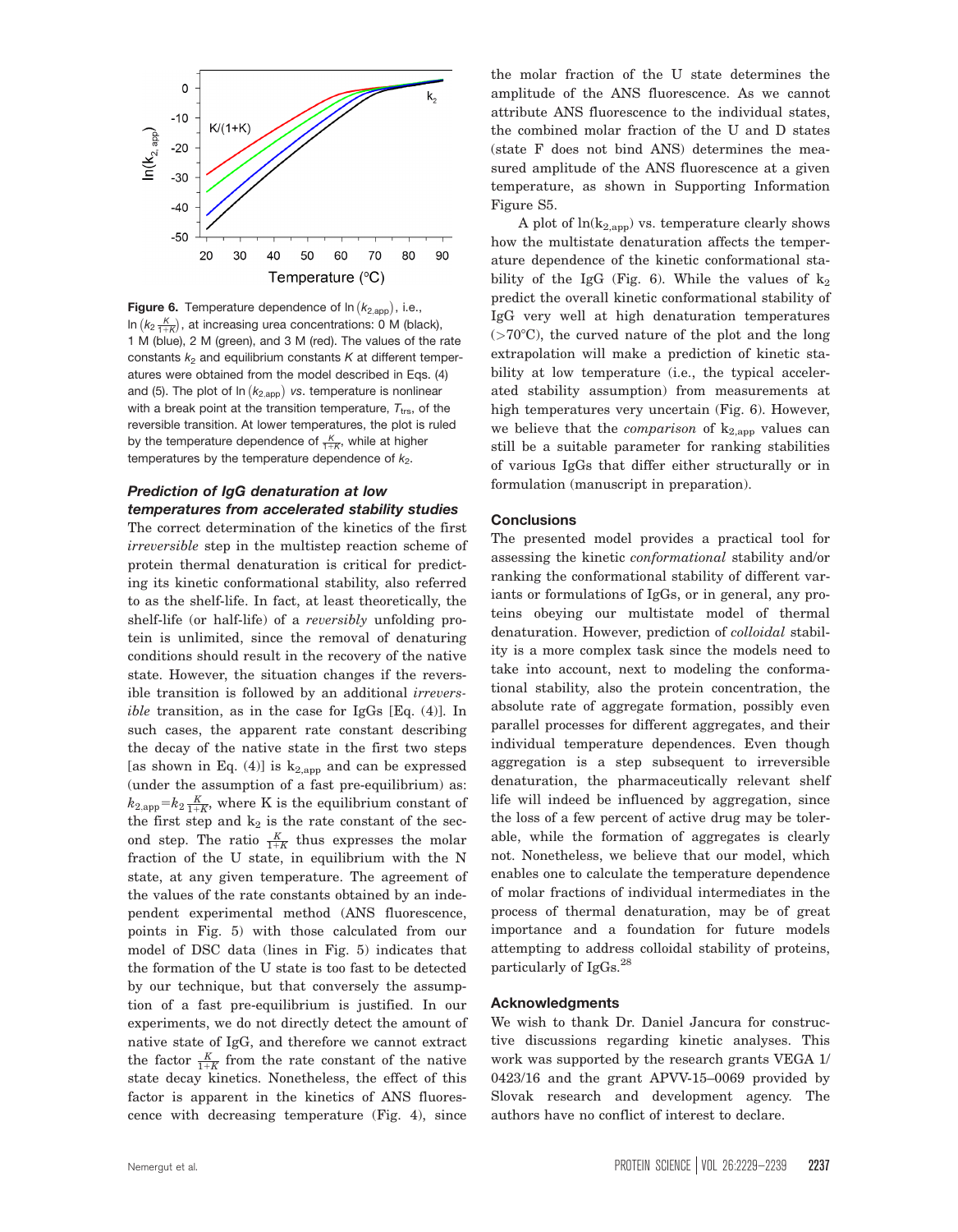#### References

- 1. Reichert JM (2017) Antibodies to watch in 2017. mAbs 9:167–181.
- 2. Uversky VN, Fink AL (2004) Conformational constraints for amyloid fibrillation: the importance of being unfolded. Biochim Biophys Acta 1698:131–153.
- 3. Chi EY, Krishnan S, Randolph TW, Carpenter JF (2003) Physical stability of proteins in aqueous solution: mechanism and driving forces in nonnative protein aggregation. Pharm Res 20:1325–1336.
- 4. Wang W (2005) Protein aggregation and its inhibition in biopharmaceutics. Int J Pharm 289:1–30.
- 5. Nicoud L, Owczarz M, Arosio P, Morbidelli M (2015) A multiscale view of therapeutic protein aggregation: a colloid science perspective. Biotechnol J 10:367–378.
- 6. Ratanji KD, Derrick JP, Dearman RJ, Kimber I (2014) Immunogenicity of therapeutic proteins: influence of aggregation. J Immunotoxicol 11:99–109.
- 7. Harn N, Allan C, Oliver C, Middaugh CR (2007) Highly concentrated monoclonal antibody solutions: direct analysis of physical structure and thermal stability. J Pharm Sci 96:532–546.
- 8. Ionescu RM, Vlasak J, Price C, Kirchmeier M (2008) Contribution of variable domains to the stability of humanized IgG1 monoclonal antibodies. J Pharm Sci 97:1414–1426.
- 9. He F, Hogan S, Latypov RF, Narhi LO, Razinkov VI (2010) High throughput thermostability screening of monoclonal antibody formulations. J Pharm Sci 99: 1707–1720.
- 10. King AC, Woods M, Liu W, Lu Z, Gill D, Krebs MR (2011) High-throughput measurement, correlation analysis, and machine-learning predictions for pH and thermal stabilities of Pfizer-generated antibodies. Protein Sci 20:1546–1557.
- 11. Majumdar R, Manikwar P, Hickey JM, Samra HS, Sathish HA, Bishop SM, Middaugh CR, Volkin DB, Weis DD (2013) Effects of salts from the Hofmeister series on the conformational stability, aggregation propensity, and local flexibility of an IgG1 monoclonal antibody. Biochemistry 52:3376–3389.
- 12. Majumdar R, Esfandiary R, Bishop SM, Samra HS, Middaugh CR, Volkin DB, Weis DD (2015) Correlations between changes in conformational dynamics and physical stability in a mutant IgG1 mAb engineered for extended serum half-life. mAbs 7:84–95.
- 13. Sedlák E, Schaefer JV, Marek J, Gimeson P, Plückthun A (2015) Advanced analyses of kinetic stabilities of IgGs modified by mutations and glycosylation. Protein Sci 24:1100–1113.
- 14. Temel DB, Landsman P, Brader ML (2016) Orthogonal methods for characterizing the unfolding of therapeutic monoclonal antibodies: differential scanning calorimetry, isothermal chemical denaturation, and intrinsic fluorescence with concomitant static light scattering methods. Enzymol 567:359–389.
- 15. Rosenqvist E, Jøssang T, Feder J (1987) Thermal properties of human IgG. Mol Immunol 24:495–501.
- 16. Kayser V, Chennamsetty N, Voynov V, Helk B, Forrer K, Trout BL (2011) Evaluation of a non-Arrhenius model for therapeutic monoclonal antibody aggregation. J Pharm Sci 100:2526–2542.
- 17. Brummitt RK, Nesta DP, Chang L, Chase SF, Laue TM, Roberts CJ (2011) Nonnative aggregation of an IgG1 antibody in acidic conditions: part 1. Unfolding, colloidal interactions, and formation of high-molecularweight aggregates. J Pharm Sci 100:2087–2103.
- 18. Brummitt RK, Nesta DP, Roberts CJ (2011) Predicting accelerated aggregation rates for monoclonal antibody

formulations, and challenges for low-temperature predictions. J Pharm Sci 100:4234–4243.

- 19. Ertel KD, Carstensen JT (1990) Examination of a modified Arrhenius relationship for pharmaceutical stability prediction. Int J Pharm 61:9–14.
- 20. Waterman KC, Adami RC (2005) Accelerated aging: prediction of chemical stability of pharmaceuticals. Int J Pharm 293:101–125.
- 21. Magari RT, Murphy KP, Fernandez T (2002) Accelerated stability model for predicting shelf-life. J Clin Lab Anal 16:221–226.
- 22. Weiss WF 4th, Young TM, Roberts CJ (2009) Principles, approaches, and challenges for predicting protein aggregation rates and shelf life. J Pharm Sci 98:1246–1277.
- 23. Hawe A, Wiggenhorn M, van de Weert M, Garbe JH, Mahler HC, Jiskoot W (2012) Forced degradation of therapeutic proteins. J Pharm Sci 101:895–913.
- 24. Chaudhuri R, Cheng Y, Middaugh CR, Volkin DB (2014) High-throughput biophysical analysis of protein therapeutics to examine interrelationships between aggregate formation and conformational stability. AAPS J 16:48–64.
- 25. Roberts CJ (2007) Non-native protein aggregation kinetics. Biotechnol Bioeng 98:927–938.
- 26. Wang W, Roberts CJ (2013) Non-Arrhenius protein aggregation. AAPS J 15:840–851.
- 27. Becktel WJ, Schellman JA (1987) Protein stability curves. Biopolymers 26:1859–1877.
- 28. Roberts CJ (2003) Kinetics of irreversible protein aggregation: analysis of extended Lumry-Eyring models and implications for predicting protein shelf life. J Phys Chem B 107:1194–1207.
- 29. Ewert S, Huber T, Honegger A, Plückthun A (2003) Biophysical properties of human antibody variable domains. J Mol Biol 325:531–553.
- 30. Schaefer JV, Plückthun A (2012) Transfer of engineered biophysical properties between different antibody formats and expression systems. Protein Eng Des Sel 25:485–506.
- 31. Hacker DL, Kiseljak D, Rajendra Y, Thurnheer S, Baldi L, Wurm FM (2013) Polyethyleneimine-based transient gene expression processes for suspensionadapted HEK-293E and CHO-DG44 cells. Protein Expr Purif 92:67–76.
- 32. Fersht A, Consecutive reactions. In: Structure and mechanism in protein science (1999) New York: W.H. Freeman and Company, pp 143–149.
- 33. Sanchez-Ruiz JM (1992) Theoretical analysis of Lumry-Eyring models in differential scanning calorimetry. Biophys J 61:921–935.
- 34. Zoldák G, Zubrik A, Musatov A, Stupák M, Sedlák E (2004) Irreversible thermal denaturation of glucose oxidase from Aspergillus niger is the transition to the denatured state with residual structure. J Biol Chem 279:47601–47609.
- 35. Robertson AD, Murphy KP (1997) Protein structure and the energetics of protein stability. Chem Rev 97: 1251–1268.
- 36. Kelly SM, Price NC (2000) The use of circular dichroism in the investigation of protein structure and function. Curr Protein Pept Sci 1:349–384.
- 37. Burstein EA, Vedenkina NS, Ivkova MN (1973) Fluorescence and the location of tryptophan residues in protein molecules. Photochem Photobiol 18:263–279.
- 38. Semisotnov GV, Rodionova NA, Razgulyaev OI, Uversky VN, Gripas' AF, Gilmanshin RI (1991) Study of the "molten globule" intermediate state in protein folding by a hydrophobic fluorescent probe. Biopolymers 31:119–128.